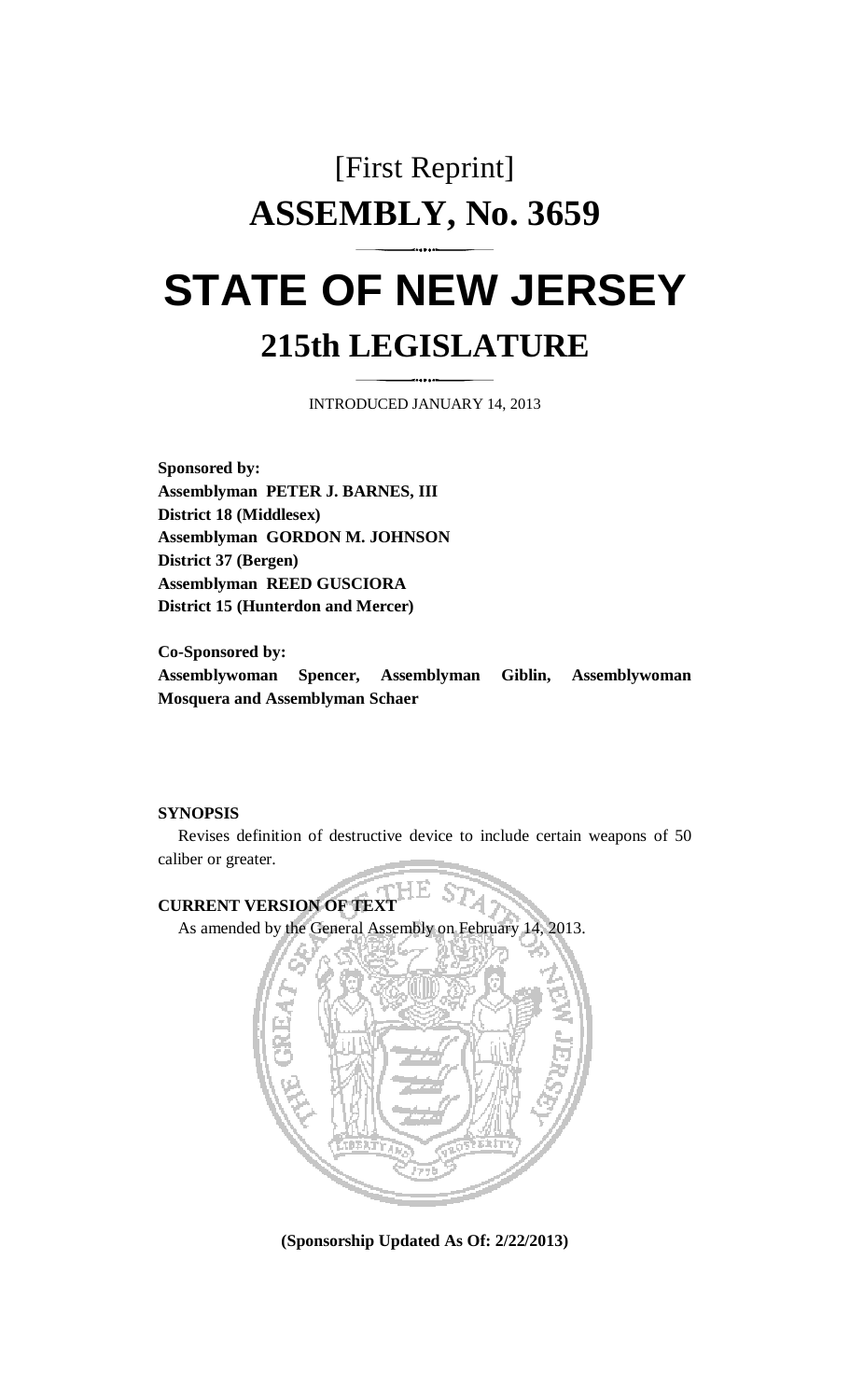1 **AN ACT** concerning destructive devices, amending N.J.S.2C:39-1 2 and supplementing chapter 39 of Title 2C of the New Jersey 3 Statutes. 4 5 **BE IT ENACTED** *by the Senate and General Assembly of the State*  6 *of New Jersey:* 7 8 1. N.J.S.2C:39-1 is amended to read as follows: 9 2C:39-1. Definitions. The following definitions apply to this 10 chapter and to chapter 58: 11 a. "Antique firearm" means any rifle or shotgun and "antique 12 cannon" means a destructive device defined in paragraph (3) of 13 subsection c. of this section, if the rifle, shotgun or destructive 14 device, or replica thereof, as the case may be, is incapable of being 15 fired or discharged, or which does not fire fixed ammunition, 16 regardless of date of manufacture, or was manufactured before 1898 17 for which cartridge ammunition is not commercially available, and 18 is possessed as a curiosity or ornament or for its historical 19 significance or value. 20 b. "Deface" means to remove, deface, cover, alter or destroy 21 the name of the maker, model designation, manufacturer's serial 22 number or any other distinguishing identification mark or number 23 on any firearm. 24 c. "Destructive device" means any device, instrument or object 25 designed to explode or produce uncontrolled combustion, including 26 (1) any explosive or incendiary bomb, mine or grenade; (2) any 27 rocket having a propellant charge of more than four ounces or any 28 missile having an explosive or incendiary charge of more than one-29 quarter of an ounce; (3) any weapon capable of firing a 30 <sup>I</sup> [projectile] <u>center-fire cartridge</u><sup>1</sup> of a caliber <u>of 50 or</u> greater 1  $^1$ [than 60 caliber, except a shotgun or shotgun ammunition<br>32 generally recognized as suitable for sporting purposes], which shall 32 generally recognized as suitable for sporting purposes **]**, which shall<br>33 include a 12.7 mm equivalent of 50 caliber or greater or any other include a 12.7 mm equivalent of 50 caliber or greater or any other 34 metric equivalent, or a copy or duplicate of any such weapon 35 regardless of caliber that is capable of firing a projectile that attains 36 a muzzle energy of 12,000 foot-pounds or greater in any 37 combination of bullet, propellant, case, or primer. The provisions 38 of this paragraph shall not apply to a smooth bore shotgun or rifle 39 barrel shotgun or any shotgun ammunition generally recognized as 40 suitable for sporting purposes in this  $State^1$ ; (4) any Molotov 41 cocktail or other device consisting of a breakable container 42 containing flammable liquid and having a wick or similar device 43 capable of being ignited. The term [does] shall not include any<br>44 device manufactured for the purpose of illumination, distress 44 device manufactured for the purpose of illumination, distress

 **EXPLANATION – Matter enclosed in bold-faced brackets** [**thus**] **in the above bill is not enacted and is intended to be omitted in the law.** 

 **Matter underlined thus is new matter.** 

 **Matter enclosed in superscript numerals has been adopted as follows: 1 Assembly floor amendments adopted February 14, 2013.**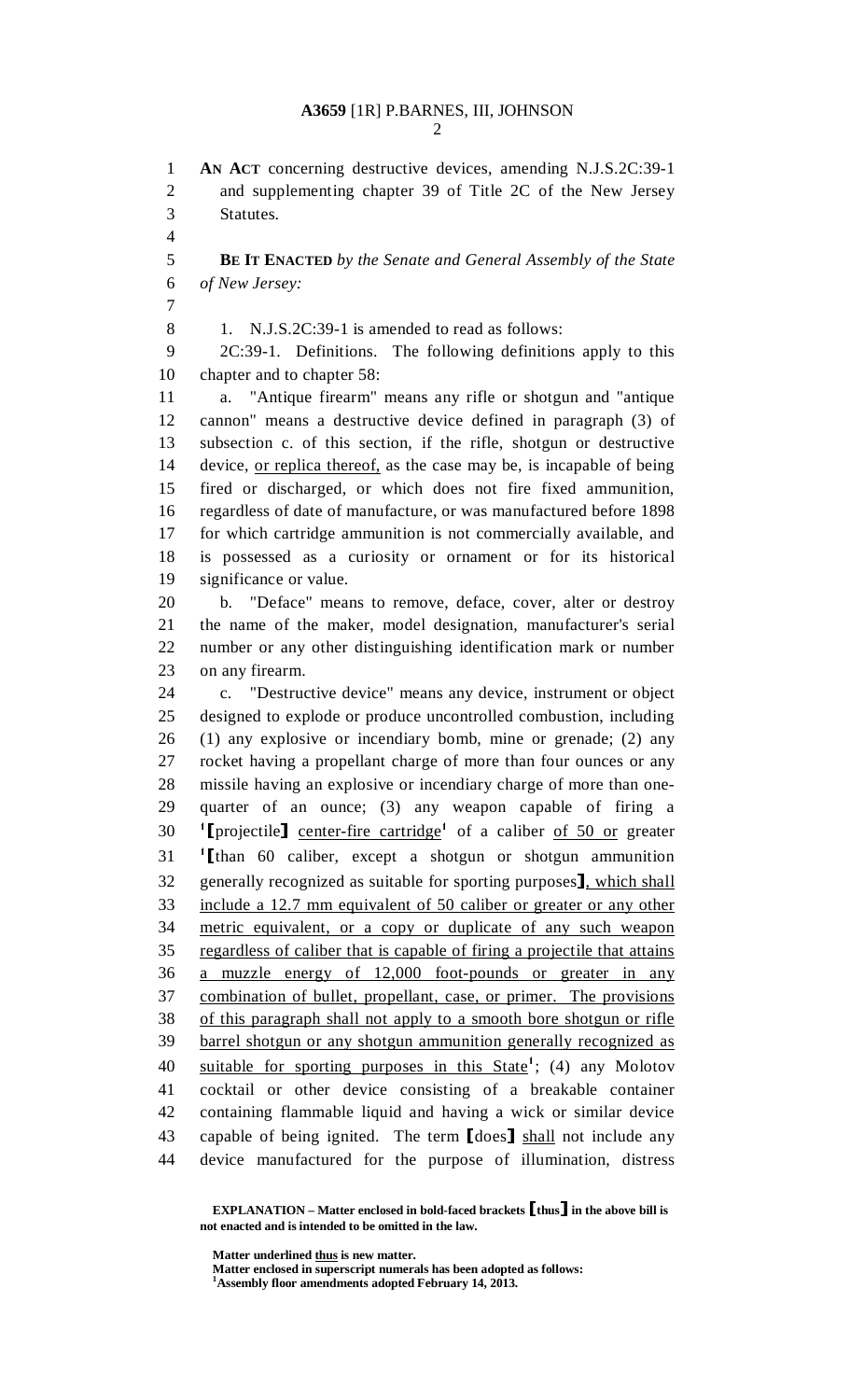3

1 signaling, line-throwing, safety or similar purposes. <sup>1</sup> 2 <sup>1</sup> [Notwithstanding the provisions of paragraph (3) of this subsection, the term shall not include any of the following weapons subsection, the term shall not include any of the following weapons 4 capable of firing a projectile of a caliber of 50 or greater, but not 5 exceeding a caliber of 60: antique firearm; antique handgun; 6 muzzleloader rifle; or black powder muzzleloader having in-line 7 ignition, a center hammer or an under hammer which has been, or 8 subsequently is, approved for hunting in this State. The term also 9 shall not include any firearm with a bore diameter greater than 60 10 caliber whose principle means of ignition are traditional flintlock or caplock and whose principle propellant is black powder.<sup>1</sup><br>12 d. "Dispose of" means to give, give away, lease, loan

"Dispose of" means to give, give away, lease, loan, keep for 13 sale, offer, offer for sale, sell, transfer, or otherwise transfer 14 possession.

15 e. "Explosive" means any chemical compound or mixture that 16 is commonly used or is possessed for the purpose of producing an 17 explosion and which contains any oxidizing and combustible 18 materials or other ingredients in such proportions, quantities or 19 packing that an ignition by fire, by friction, by concussion or by 20 detonation of any part of the compound or mixture may cause such 21 a sudden generation of highly heated gases that the resultant 22 gaseous pressures are capable of producing destructive effects on 23 contiguous objects. The term shall not include small arms 24 ammunition, or explosives in the form prescribed by the official 25 United States Pharmacopoeia.

26 f. "Firearm" means any handgun, rifle, shotgun, machine gun, 27 automatic or semi-automatic rifle, or any gun, device or instrument 28 in the nature of a weapon from which may be fired or ejected any 29 solid projectable ball, slug, pellet, missile or bullet, or any gas, 30 vapor or other noxious thing, by means of a cartridge or shell or by 31 the action of an explosive or the igniting of flammable or explosive 32 substances. It shall also include, without limitation, any firearm 33 which is in the nature of an air gun, spring gun or pistol or other 34 weapon of a similar nature in which the propelling force is a spring, 35 elastic band, carbon dioxide, compressed or other gas or vapor, air 36 or compressed air, or is ignited by compressed air, and ejecting a 37 bullet or missile smaller than three-eighths of an inch in diameter, 38 with sufficient force to injure a person.

39 g. "Firearm silencer" means any instrument, attachment, 40 weapon or appliance for causing the firing of any gun, revolver, 41 pistol or other firearm to be silent, or intended to lessen or muffle 42 the noise of the firing of any gun, revolver, pistol or other firearm.

43 h. "Gravity knife" means any knife which has a blade which is 44 released from the handle or sheath thereof by the force of gravity or 45 the application of centrifugal force.

46 i. "Machine gun" means any firearm, mechanism or instrument 47 not requiring that the trigger be pressed for each shot and having a 48 reservoir, belt or other means of storing and carrying ammunition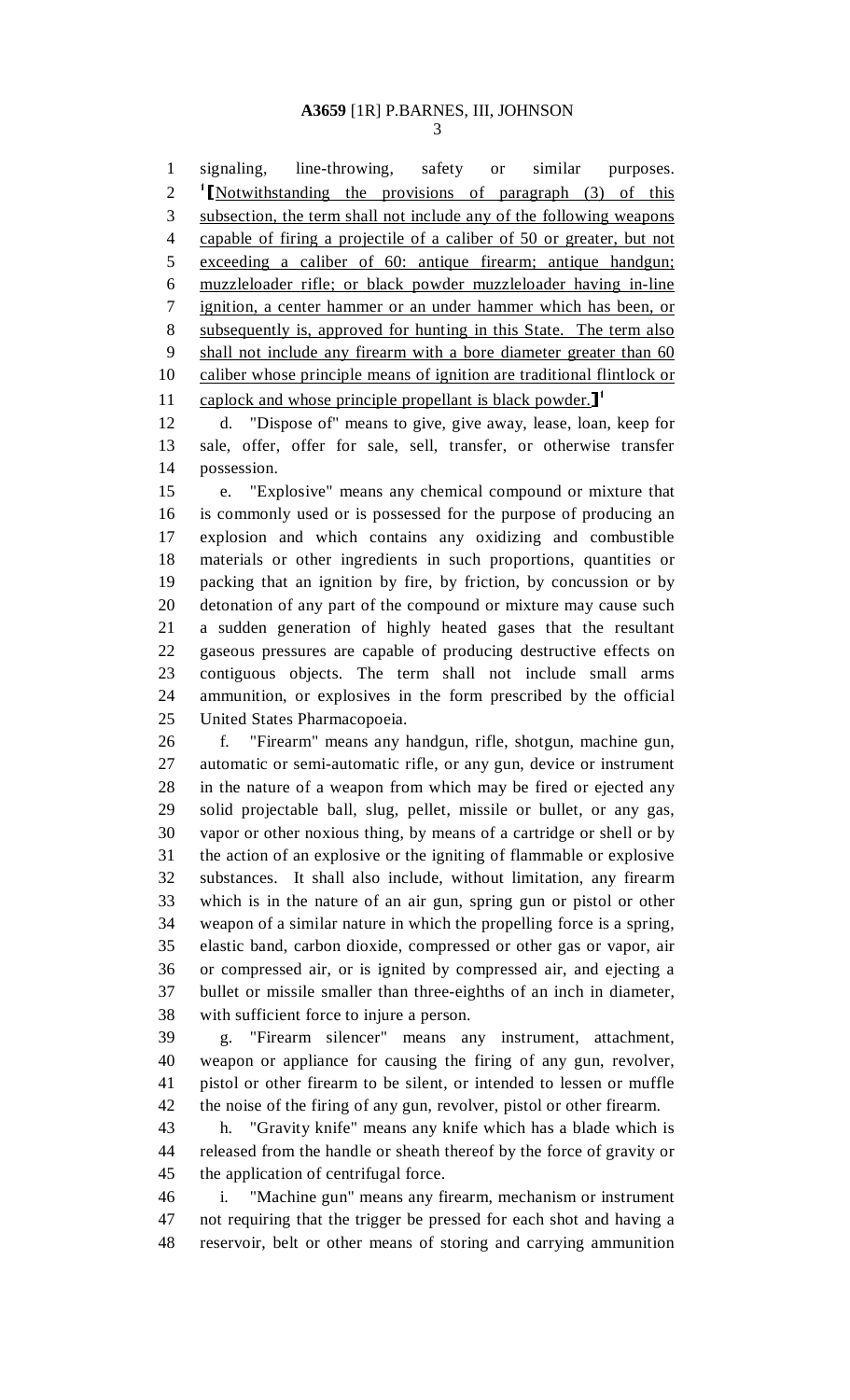1 which can be loaded into the firearm, mechanism or instrument and 2 fired therefrom.

3 j. "Manufacturer" means any person who receives or obtains 4 raw materials or parts and processes them into firearms or finished 5 parts of firearms, except a person who exclusively processes grips, 6 stocks and other nonmetal parts of firearms. The term does not 7 include a person who repairs existing firearms or receives new and 8 used raw materials or parts solely for the repair of existing firearms.

9 k. "Handgun" means any pistol, revolver or other firearm 10 originally designed or manufactured to be fired by the use of a 11 single hand.

12 l. "Retail dealer" means any person including a gunsmith, 13 except a manufacturer or a wholesale dealer, who sells, transfers or 14 assigns for a fee or profit any firearm or parts of firearms or 15 ammunition which he has purchased or obtained with the intention, 16 or for the purpose, of reselling or reassigning to persons who are 17 reasonably understood to be the ultimate consumers, and includes 18 any person who is engaged in the business of repairing firearms or 19 who sells any firearm to satisfy a debt secured by the pledge of a 20 firearm.

21 m. "Rifle" means any firearm designed to be fired from the 22 shoulder and using the energy of the explosive in a fixed metallic 23 cartridge to fire a single projectile through a rifled bore for each 24 single pull of the trigger.

25 n. "Shotgun" means any firearm designed to be fired from the 26 shoulder and using the energy of the explosive in a fixed shotgun 27 shell to fire through a smooth bore either a number of ball shots or a 28 single projectile for each pull of the trigger, or any firearm designed 29 to be fired from the shoulder which does not fire fixed ammunition.

30 o. "Sawed-off shotgun" means any shotgun having a barrel or 31 barrels of less than 18 inches in length measured from the breech to 32 the muzzle, or a rifle having a barrel or barrels of less than 16 33 inches in length measured from the breech to the muzzle, or any 34 firearm made from a rifle or a shotgun, whether by alteration, or 35 otherwise, if such firearm as modified has an overall length of less 36 than 26 inches.

37 p. "Switchblade knife" means any knife or similar device 38 which has a blade which opens automatically by hand pressure 39 applied to a button, spring or other device in the handle of the knife. 40 q. "Superintendent" means the Superintendent of the State 41 Police.

42 r. "Weapon" means anything readily capable of lethal use or of 43 inflicting serious bodily injury. The term includes, but is not 44 limited to, all (1) firearms, even though not loaded or lacking a clip 45 or other component to render them immediately operable; (2) 46 components which can be readily assembled into a weapon; (3) 47 gravity knives, switchblade knives, daggers, dirks, stilettos, or other 48 dangerous knives, billies, blackjacks, bludgeons, metal knuckles,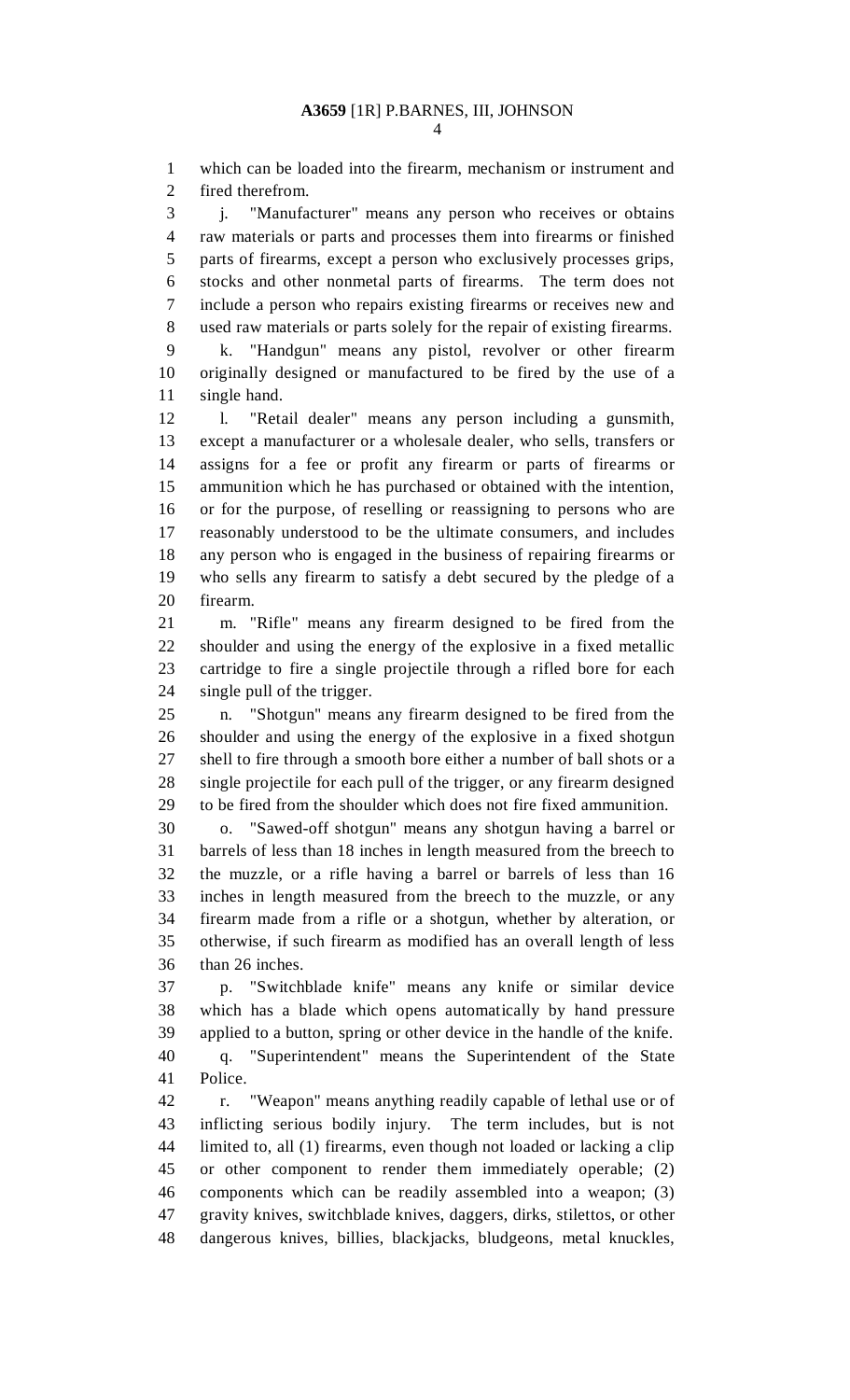5

1 sandclubs, slingshots, cesti or similar leather bands studded with 2 metal filings or razor blades imbedded in wood; and (4) stun guns; 3 and any weapon or other device which projects, releases, or emits 4 tear gas or any other substance intended to produce temporary 5 physical discomfort or permanent injury through being vaporized or 6 otherwise dispensed in the air. 7 s. "Wholesale dealer" means any person, except a 8 manufacturer, who sells, transfers, or assigns firearms, or parts of

9 firearms, to persons who are reasonably understood not to be the 10 ultimate consumers, and includes persons who receive finished 11 parts of firearms and assemble them into completed or partially 12 completed firearms, in furtherance of such purpose, except that it 13 shall not include those persons dealing exclusively in grips, stocks 14 and other nonmetal parts of firearms.

15 t. "Stun gun" means any weapon or other device which emits 16 an electrical charge or current intended to temporarily or 17 permanently disable a person.

18 u. "Ballistic knife" means any weapon or other device capable 19 of lethal use and which can propel a knife blade.

20 v. "Imitation firearm" means an object or device reasonably 21 capable of being mistaken for a firearm.

22 w. "Assault firearm" means:

23 (1) The following firearms:

24 Algimec AGM1 type

25 Any shotgun with a revolving cylinder such as the "Street

26 Sweeper" or "Striker 12"

27 Armalite AR-180 type

28 Australian Automatic Arms SAR

29 Avtomat Kalashnikov type semi-automatic firearms

30 Beretta AR-70 and BM59 semi-automatic firearms

31 Bushmaster Assault Rifle

32 Calico M-900 Assault carbine and M-900

33 CETME G3

34 Chartered Industries of Singapore SR-88 type

35 Colt AR-15 and CAR-15 series

36 Daewoo K-1, K-2, Max 1 and Max 2, AR 100 types

37 Demro TAC-1 carbine type

38 Encom MP-9 and MP-45 carbine types

39 FAMAS MAS223 types

40 FN-FAL, FN-LAR, or FN-FNC type semi-automatic firearms

41 Franchi SPAS 12 and LAW 12 shotguns

42 G3SA type

43 Galil type Heckler and Koch HK91, HK93, HK94, MP5, PSG-1

44 Intratec TEC 9 and 22 semi-automatic firearms

45 M1 carbine type

46 M14S type

47 MAC 10, MAC 11, MAC 11-9mm carbine type firearms

48 PJK M-68 carbine type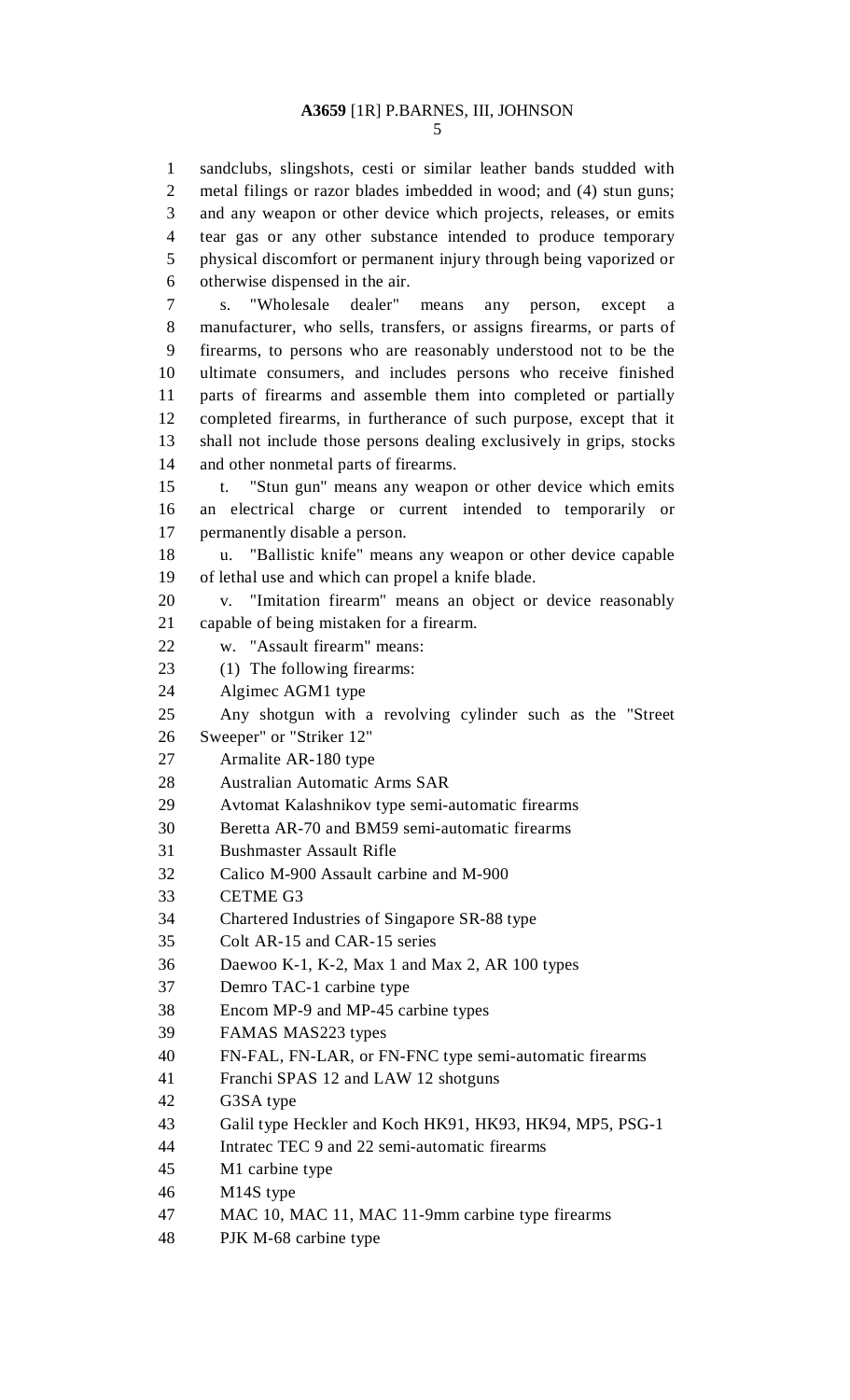1 Plainfield Machine Company Carbine

2 Ruger K-Mini-14/5F and Mini-14/5RF

3 SIG AMT, SIG 550SP, SIG 551SP, SIG PE-57 types

4 SKS with detachable magazine type

5 Spectre Auto carbine type

6 Springfield Armory BM59 and SAR-48 type

7 Sterling MK-6, MK-7 and SAR types

8 Steyr A.U.G. semi-automatic firearms

9 USAS 12 semi-automatic type shotgun

10 Uzi type semi-automatic firearms

11 Valmet M62, M71S, M76, or M78 type semi-automatic firearms

12 Weaver Arm Nighthawk.

13 (2) Any firearm manufactured under any designation which is 14 substantially identical to any of the firearms listed above.

15 (3) A semi-automatic shotgun with either a magazine capacity 16 exceeding six rounds, a pistol grip, or a folding stock.

17 (4) A semi-automatic rifle with a fixed magazine capacity 18 exceeding 15 rounds.

19 (5) A part or combination of parts designed or intended to 20 convert a firearm into an assault firearm, or any combination of 21 parts from which an assault firearm may be readily assembled if 22 those parts are in the possession or under the control of the same 23 person.

24 x. "Semi-automatic" means a firearm which fires a single 25 projectile for each single pull of the trigger and is self-reloading or 26 automatically chambers a round, cartridge, or bullet.

27 y. "Large capacity ammunition magazine" means a box, drum, 28 tube or other container which is capable of holding more than 15 29 rounds of ammunition to be fed continuously and directly therefrom 30 into a semi-automatic firearm.

31 z. "Pistol grip" means a well-defined handle, similar to that 32 found on a handgun, that protrudes conspicuously beneath the 33 action of the weapon, and which permits the shotgun to be held and 34 fired with one hand.

35 aa. "Antique handgun" means a handgun manufactured before 36 1898, or a replica thereof, which is recognized as being historical in 37 nature or of historical significance and either (1) utilizes a match, 38 friction, flint, or percussion ignition, or which utilizes a pin-fire 39 cartridge in which the pin is part of the cartridge or (2) does not fire 40 fixed ammunition or for which cartridge ammunition is not 41 commercially available.

42 bb. "Trigger lock" means a commercially available device 43 approved by the Superintendent of State Police which is operated 44 with a key or combination lock that prevents a firearm from being 45 discharged while the device is attached to the firearm. It may 46 include, but need not be limited to, devices that obstruct the barrel 47 or cylinder of the firearm, as well as devices that immobilize the 48 trigger.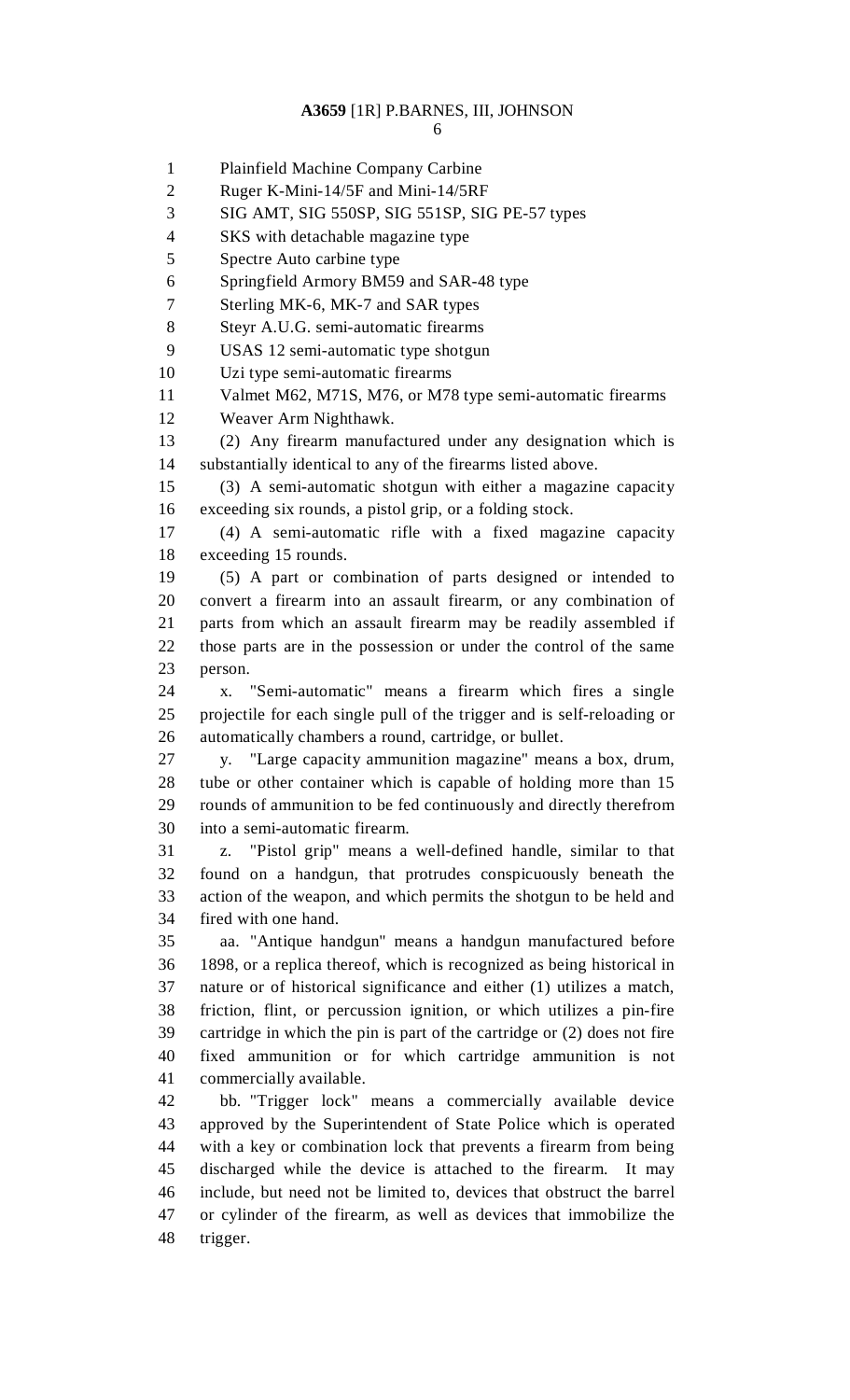1 cc. "Trigger locking device" means a device that, if installed on 2 a firearm and secured by means of a key or mechanically, 3 electronically or electromechanically operated combination lock, 4 prevents the firearm from being discharged without first 5 deactivating or removing the device by means of a key or 6 mechanically, electronically or electromechanically operated 7 combination lock.

8 dd. "Personalized handgun" means a handgun which 9 incorporates within its design, and as part of its original 10 manufacture, technology which automatically limits its operational 11 use and which cannot be readily deactivated, so that it may only be 12 fired by an authorized or recognized user. The technology limiting 13 the handgun's operational use may include, but not be limited to: 14 radio frequency tagging, touch memory, remote control, fingerprint, 15 magnetic encoding and other automatic user identification systems 16 utilizing biometric, mechanical or electronic systems. No make or 17 model of a handgun shall be deemed to be a "personalized handgun" 18 unless the Attorney General has determined, through testing or 19 other reasonable means, that the handgun meets any reliability 20 standards that the manufacturer may require for its commercially 21 available handguns that are not personalized or, if the manufacturer 22 has no such reliability standards, the handgun meets the reliability 23 standards generally used in the industry for commercially available 24 handguns.

<sup>1</sup> 1 <u>Jee. "Muzzleloader rifle" means a single shot, single barrel,</u><br>26 side lock percussion or flintlock firearm with iron or peep sights, or side lock percussion or flintlock firearm with iron or peep sights, or 27 with a fiber optic sight or scope, and a stock made of wood or any

- 28 synthetic material.<sup>1</sup><br>29 (cf: P.L. 2002, c. 130) (cf: P.L.2002, c.130, s.5)
- 30

31 2. (New section) a. The Superintendent of State Police shall 32 establish a buyback program for firearms prohibited under the 33 provisions of paragraph (3) of subsection c. of N.J.S.2C:39-1. 34 Funding for the buyback program established pursuant to this 35 section shall be provided by the Attorney General from the proceeds 36 resulting from the forfeiture of any money or property seized 37 pursuant to chapter 64 of Title 2C of the New Jersey Statutes.

38 b. From the effective date of P.L. , c. (pending before the 39 Legislature as this bill) until the implementation of the buyback 40 program established pursuant to subsection a. of this section, no 41 person shall be convicted of an offense under chapter 39 of Title 2C 42 of the New Jersey Statues for unlawfully possessing a firearm 43 prohibited under the provisions of paragraph (3) of subsection c. of 44 N.J.S.2C:39-1. Thereafter no person shall be convicted of an 45 offense under chapter 39 of Title 2C of the New Jersey Statutes for 46 unlawfully possessing or transporting a firearm prohibited under the 47 provisions of paragraph (3) of subsection c. of N.J.S.2C:39-1 for 48 any action associated with participation in the buyback program